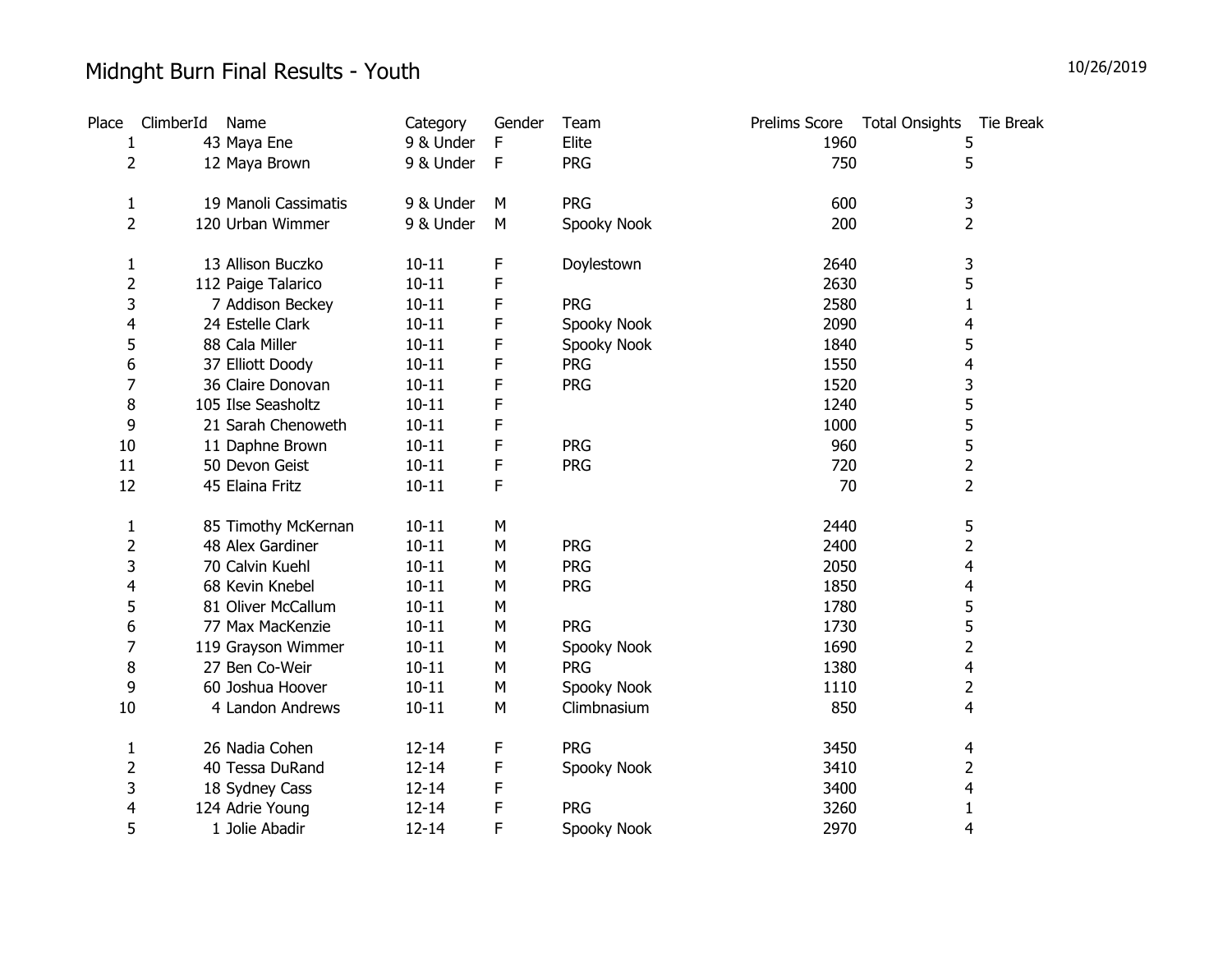| 6              | 8 Cameron Beckey     | $12 - 14$ | F | <b>PRG</b>          | 2920 | 4              |
|----------------|----------------------|-----------|---|---------------------|------|----------------|
| $\overline{7}$ | 130 Mia Kellich      | $12 - 14$ | F |                     | 2920 | 3              |
| 8              | 14 Amanda Butler     | $12 - 14$ | F | Elite               | 2860 | 3              |
| 9              | 103 Maya Ringold     | $12 - 14$ | F | <b>PRG</b>          | 2580 | 5              |
| 10             | 46 Jamie Fritz       | $12 - 14$ | F |                     | 2560 | $\overline{2}$ |
| 11             | 89 Sadie Mills       | $12 - 14$ | F | <b>PRG</b>          | 2500 | 5              |
| 12             | 101 Sarah Price      | $12 - 14$ | F | <b>PRG</b>          | 2480 | $\overline{4}$ |
| 13             | 30 Eliza Cucchiara   | $12 - 14$ | F | <b>PRG</b>          | 2470 | 4              |
| 14             | 73 Jeanne Lambert    | $12 - 14$ | F | Spooky Nook         | 2450 | $\mathbf 2$    |
| 15             | 93 Ella Naidich      | $12 - 14$ | F | High Exposure       | 2440 | $\overline{4}$ |
| 16             | 90 Sarah Mitchell    | $12 - 14$ | F | Elite               | 2410 | 5              |
| 17             | 23 Morgan Clark      | $12 - 14$ | F | Elite               | 2300 | 3              |
| 18             | 58 Piper Hoffman     | $12 - 14$ | F | <b>PRG</b>          | 2230 | 3              |
| 19             | 117 Anya Wieloch     | $12 - 14$ | F | Doylestown          | 2210 | 3              |
| 20             | 3 Olivia Andrews     | $12 - 14$ | F | Climbasium          | 2200 | 3              |
| 21             | 78 Camille MacKenzie | $12 - 14$ | F | <b>PRG</b>          | 2130 | 5              |
| 22             | 122 Kim Wolfskill    | $12 - 14$ | F | <b>PRG</b>          | 1950 | 3              |
| 23             | 126 Regan Zody       | $12 - 14$ | F | Climbnasium         | 1840 | $\overline{2}$ |
| 24             | 71 Joanna Kuehl      | $12 - 14$ | F | <b>PRG</b>          | 1820 | 3              |
| 25             | 55 Leeloo Hart       | $12 - 14$ | F | <b>PRG</b>          | 1790 | $\overline{4}$ |
| 26             | 63 Tea Jay           | $12 - 14$ | F | Spooky Nook         | 1300 | 3              |
| 1              | 6 Matthew Baker      | $12 - 14$ | M |                     | 4610 | 2              |
| $\overline{2}$ | 29 Zach Cramer       | $12 - 14$ | M | <b>PRG</b>          | 4020 | $\overline{4}$ |
| 3              | 116 Connor Vitz      | $12 - 14$ | M | <b>PRG</b>          | 3930 | 4              |
| 4              | 96 Alexander Palaia  | $12 - 14$ | M | <b>PRG</b>          | 3880 |                |
| 5              | 47 Kyle Funke        | $12 - 14$ | M | Doylestown          | 3600 | 2              |
| 6              | 49 Andrew Gardiner   | $12 - 14$ | M | <b>PRG</b>          | 3230 | $\overline{2}$ |
| $\overline{7}$ | 32 Peyton Dietz      | $12 - 14$ | M | <b>Central Rock</b> | 2960 | 3              |
| 8              | 61 Charlie Iovino    | $12 - 14$ | M | Elite               | 2930 | 3              |
| 9              | 66 Jack Kessler      | $12 - 14$ | M | <b>PRG</b>          | 2890 | 3              |
| 10             | 110 Ari Steinfeld    | $12 - 14$ | M | <b>PRG</b>          | 2790 | 3              |
| 11             | 16 Christophe Carre  | $12 - 14$ | M | <b>PRG</b>          | 2540 | 4              |
| 12             | 5 Ben Appel          | $12 - 14$ | M | <b>PRG</b>          | 2540 | $\overline{2}$ |
| 13             | 127 Foster Stewart   | $12 - 14$ | M |                     | 2480 | 4              |
| 14             | 67 Nathaniel Kline   | $12 - 14$ | M | <b>PRG</b>          | 2410 | 4              |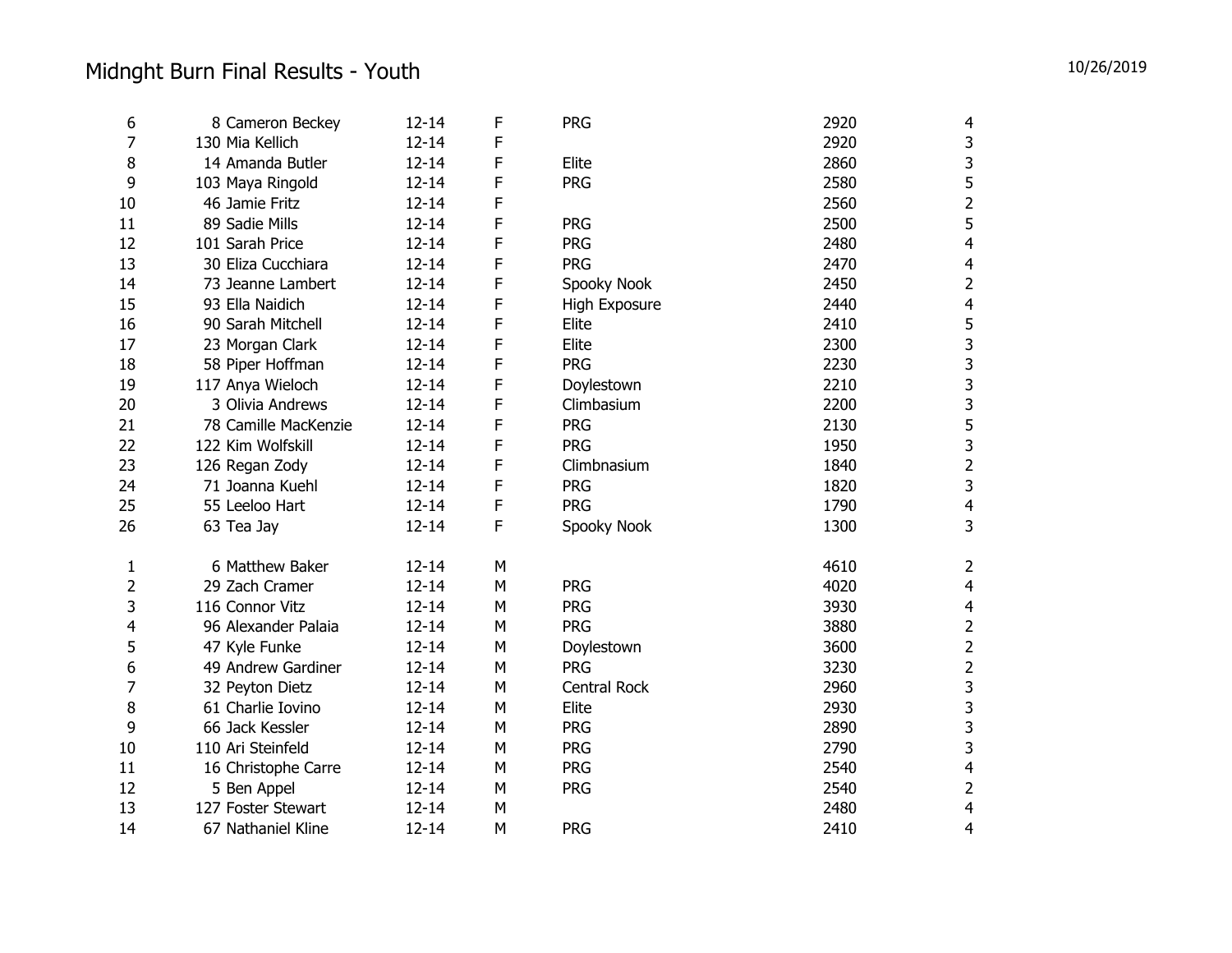| 15             | 54 Wyatt Haegele         | $12 - 14$ | M           |                      | 2390 | 4                       |
|----------------|--------------------------|-----------|-------------|----------------------|------|-------------------------|
| 16             | 106 Ethan Shaman         | $12 - 14$ | M           | Downingtown Rock Gym | 2370 | 3                       |
| 17             | 34 Kevin Doebley         | $12 - 14$ | M           | <b>PRG</b>           | 2100 | $\overline{4}$          |
| 18             | 91 Tyler Mowrey          | $12 - 14$ | M           | <b>PRG</b>           | 1870 | 4                       |
| 19             | 107 Zachary Sheaffer     | $12 - 14$ | M           | Spooky Nook          | 1850 | 5                       |
| 20             | 95 Mitchell Orth         | $12 - 14$ | M           | Spooky Nook          | 1830 | $\mathbf 1$             |
| 21             | 125 Raef Zielinski       | $12 - 14$ | M           | <b>PRG</b>           | 1560 | $\overline{\mathbf{c}}$ |
| 22             | 42 Nando Dyer            | $12 - 14$ | M           | <b>PRG</b>           | 1280 | 5                       |
| 23             | 51 Cooper Groppe         | $12 - 14$ | M           |                      | 860  | $\overline{2}$          |
| 1              | 108 Samantha Sheikhzadeh | $15 - 18$ | F           | Reach                | 3380 | $\overline{\mathbf{4}}$ |
| 2              | 121 Hannah Witter        | $15 - 18$ | F           |                      | 3150 | $\overline{4}$          |
| 3              | 41 Sarah Durant          | $15 - 18$ | F           | <b>PRG</b>           | 2950 | $\overline{4}$          |
| 4              | 83 Lillian McClure       | $15 - 18$ | F           | <b>PRG</b>           | 2920 | 4                       |
| 5              | 69 Emma Knebel           | $15 - 18$ | F           | <b>PRG</b>           | 2780 |                         |
| 6              | 44 Katherine Fazzini     | $15 - 18$ | F           | <b>PRG</b>           | 2710 | 3                       |
| 7              | 56 Amelia Heppe          | $15 - 18$ | F           | <b>PRG</b>           | 2580 | $\overline{4}$          |
| 8              | 97 Nina Patel            | $15 - 18$ | F           | Elite                | 2550 | 5                       |
| 9              | 102 Ella Rath            | $15 - 18$ | F           | Elite                | 2540 | $\overline{4}$          |
| 10             | 75 Talia Lehrer          | $15 - 18$ | F           | <b>PRG</b>           | 2480 | 4                       |
| 11             | 115 Geneva Van Rawley    | $15 - 18$ | F           | <b>PRG</b>           | 2470 | $\overline{c}$          |
| 12             | 2 Diana Ahrens           | $15 - 18$ | $\mathsf F$ | <b>PRG</b>           | 2420 | 5                       |
| 13             | 59 Emily Hook            | $15 - 18$ | F           | Metro Rock           | 2160 | 3                       |
| 14             | 86 Carly Messick         | $15 - 18$ | F           | Spooky Nook          | 2090 | 3                       |
| 15             | 76 Natalie Loiacono      | $15 - 18$ | F           | <b>PRG</b>           | 2000 | 5                       |
| 16             | 92 Scout Myer            | $15 - 18$ | F           | <b>Gravity Vault</b> | 1940 | $\overline{c}$          |
| 17             | 57 Tyler Hillson         | $15 - 18$ | F           | Central Rock         | 1860 | 3                       |
| 18             | 35 Skylar Donaldson      | $15 - 18$ | F           | Doylestown           | 1210 | $\overline{\mathbf{4}}$ |
| 19             | 38 Meredith Dunbar       | $15 - 18$ | F           | <b>PRG</b>           | 1080 | $\mathbf{1}$            |
| 20             | 20 Stephanie Celommi     | $15 - 18$ | F           | <b>PRG</b>           | 60   | $\mathbf{1}$            |
| $\mathbf{1}$   | 17 Sebastian Carre       | $15 - 18$ | M           | <b>PRG</b>           | 4370 | 2                       |
| $\overline{2}$ | 65 Joseph Kaminetz       | $15 - 18$ | M           | <b>PRG</b>           | 4210 | $\overline{4}$          |
| 3              | 80 Joshua Masri          | $15 - 18$ | M           | <b>PRG</b>           | 4210 | 3                       |
| 4              | 84 Creed McFall          | $15 - 18$ | M           | <b>PRG</b>           | 4190 | $\overline{4}$          |
| 5              | 87 Josh Miller           | $15 - 18$ | M           | <b>PRG</b>           | 4170 | 4                       |
|                |                          |           |             |                      |      |                         |